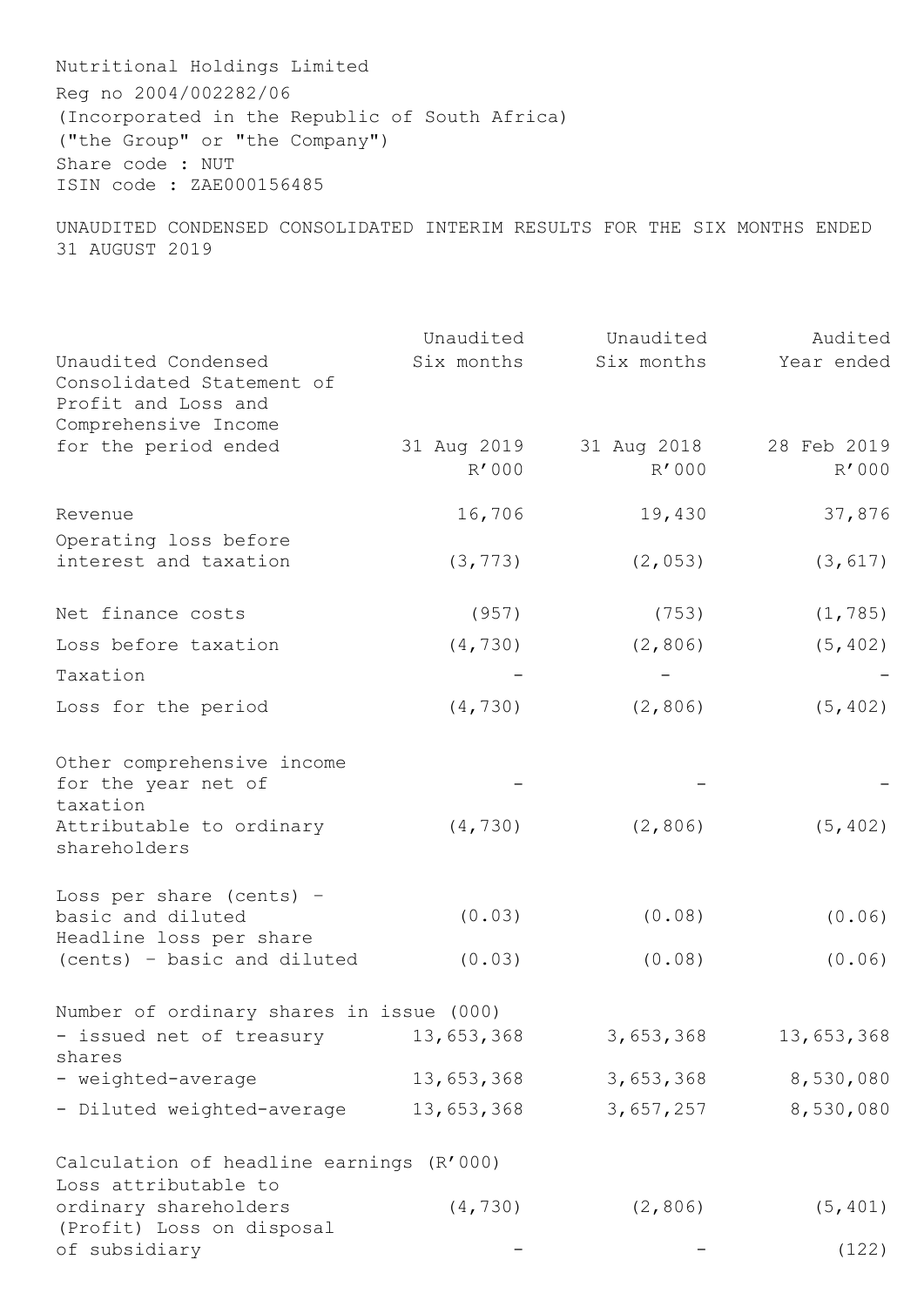| Loss on disposal of<br>property, plant and<br>equipment | 53          |             |             |
|---------------------------------------------------------|-------------|-------------|-------------|
| Headline loss attributable                              |             |             |             |
| to ordinary shareholders                                | (4, 677)    | (2, 806)    | (5, 523)    |
| Unaudited Condensed<br>Consolidated                     |             |             |             |
| Statement of Financial                                  | Unaudited   | Unaudited   | Audited     |
| Position for the period                                 | Six months  | Six months  | Year ended  |
| ended                                                   | 31 Aug 2019 | 31 Aug 2018 | 28 Feb 2019 |
| ASSETS                                                  | R'000       | R'000       | R'000       |
|                                                         |             |             |             |
| Non-current assets                                      |             |             |             |
| Property, plant and<br>equipment                        | 23,755      | 23,093      | 23,336      |
| Intangibles                                             | 1,481       | 1,518       | 1,500       |
| Deferred taxation                                       | 5,481       | 5,463       | 5,415       |
|                                                         | 30,717      | 30,074      | 30,251      |
|                                                         |             |             |             |
| Current assets<br>Inventories                           | 3,920       | 4,842       | 3,322       |
| Trade and other receivables                             | 4,146       | 4,344       | 5,483       |
|                                                         |             |             |             |
| Bank balance and cash                                   | 466         | 4,482       | 838         |
|                                                         | 8,532       | 13,668      | 9,643       |
| TOTAL ASSETS                                            | 39,249      | 43,742      | 39,894      |
| EQUITY AND LIABILITIES                                  |             |             |             |
| Capital and reserves                                    |             |             |             |
| Stated capital                                          | 159,580     | 150,086     | 159,580     |
| Shares to be issued                                     |             | 10,000      |             |
| Reserves                                                | 10,734      | 10,939      | 10,733      |
| Accumulated loss                                        | (157, 098)  | (149, 977)  | (152, 367)  |
| Total shareholders' funds                               | 13,216      | 21,048      | 17,946      |
| Non-current liabilities                                 |             |             |             |
| Loans from related parties                              | 15,885      | 12,062      | 12,552      |
| Secured loan                                            |             |             |             |
| Deferred taxation                                       | 5,481       | 5,463       | 5,415       |
|                                                         | 21,366      | 17,525      | 17,967      |
| Current liabilities                                     |             |             |             |
| Trade and other payables                                | 4,663       | 3,811       | 3,075       |
| Bank overdraft                                          | 4           | 1,358       | 906         |
|                                                         |             |             | 3,981       |
|                                                         | 4,667       | 5,169       |             |
| TOTAL EQUITY AND<br>LIABILITIES                         | 39,249      | 43,742      | 39,894      |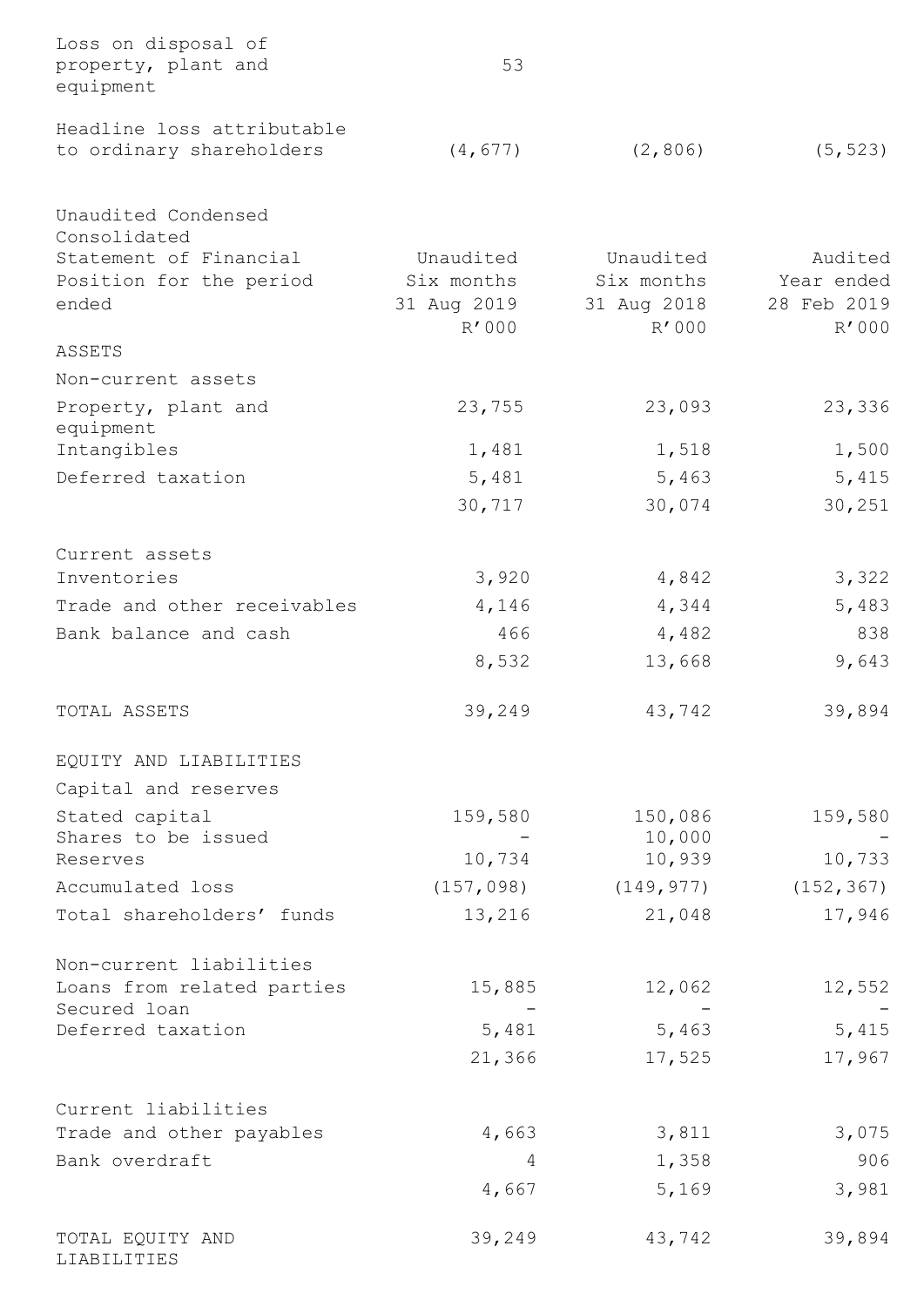Net asset value per share (cents) 0.1 0.2 0.1

| Unaudited Condensed<br>Consolidated                                                |                   |                | Unaudited        | Unaudited        |                      | Audited            |
|------------------------------------------------------------------------------------|-------------------|----------------|------------------|------------------|----------------------|--------------------|
| Statement of Cash Flows For                                                        |                   |                | Six months       | Six months       |                      | Year ended         |
| the period ended                                                                   |                   |                | 31 Aug 2018      | 31 Aug 2018      |                      | 28 Feb 2019        |
|                                                                                    |                   |                | R'000            | R'000            |                      | R'000              |
| Cash utilised by operations                                                        |                   |                | (455)            | (2, 378)         |                      | (3, 513)           |
| Net finance costs                                                                  |                   | (624)          |                  | (753)            |                      | (694)              |
| Cash flows from operating<br>activities<br>Cash flows from investing<br>activities |                   |                | (1,079)          | (3, 131)         |                      | (4, 207)           |
| Purchase of property, plant<br>and equipment<br>Disposal of intangible             |                   |                | (1, 406)         | (163)            |                      | (1, 287)           |
| assets<br>Purchase of intangible                                                   |                   |                |                  |                  | 63                   |                    |
| assets                                                                             |                   |                |                  |                  |                      | (79)               |
| Proceeds on sale of<br>property, plant and<br>equipment                            |                   |                | 15               |                  |                      | 257                |
| Cash flows from financing<br>activities                                            |                   |                |                  |                  |                      |                    |
| Shares to be issued                                                                |                   |                |                  | 10,000           |                      |                    |
| Advances on related party<br>loans                                                 |                   |                | 3,000            |                  | 601                  |                    |
| Proceeds on share issue<br>Net movement on secured                                 |                   |                |                  |                  |                      | 9,494              |
| loans<br>Net (decrease) increase in                                                |                   |                |                  |                  |                      | (2, 432)           |
| cash and cash equivalents<br>Cash and cash equivalents                             |                   |                | 530              | 7,370            |                      | 1,746              |
| at beginning of period<br>Cash and cash equivalents                                |                   |                | (68)             | (1, 814)         |                      | (1, 814)           |
| at end of period                                                                   |                   |                | 462              | 5,556            |                      | (68)               |
| Unaudited Condensed<br>Consolidated<br>Statement of Changes<br>in Equity for the   |                   | Trea-          | Share-           |                  |                      |                    |
| period ended                                                                       | Stated<br>capital | sury<br>shares | based<br>payment | Reval-<br>uation | Accu-<br>mulated     | Equity             |
| 31 August 2019                                                                     | R'000             | R'000          | reserve<br>R'000 | reserve<br>R'000 | loss<br>R'000        | R'000              |
| Balance at 28<br>February 2018 -                                                   |                   |                |                  |                  |                      |                    |
| audited<br>Total comprehensive                                                     | 156,827           | (6, 741)       | 418              |                  | $10,521$ $(147,171)$ | 13,854             |
| loss for the period<br>Shares to be issued<br>Balance at 31 August                 | 10,000            |                |                  |                  | (2, 806)             | (2, 806)<br>10,000 |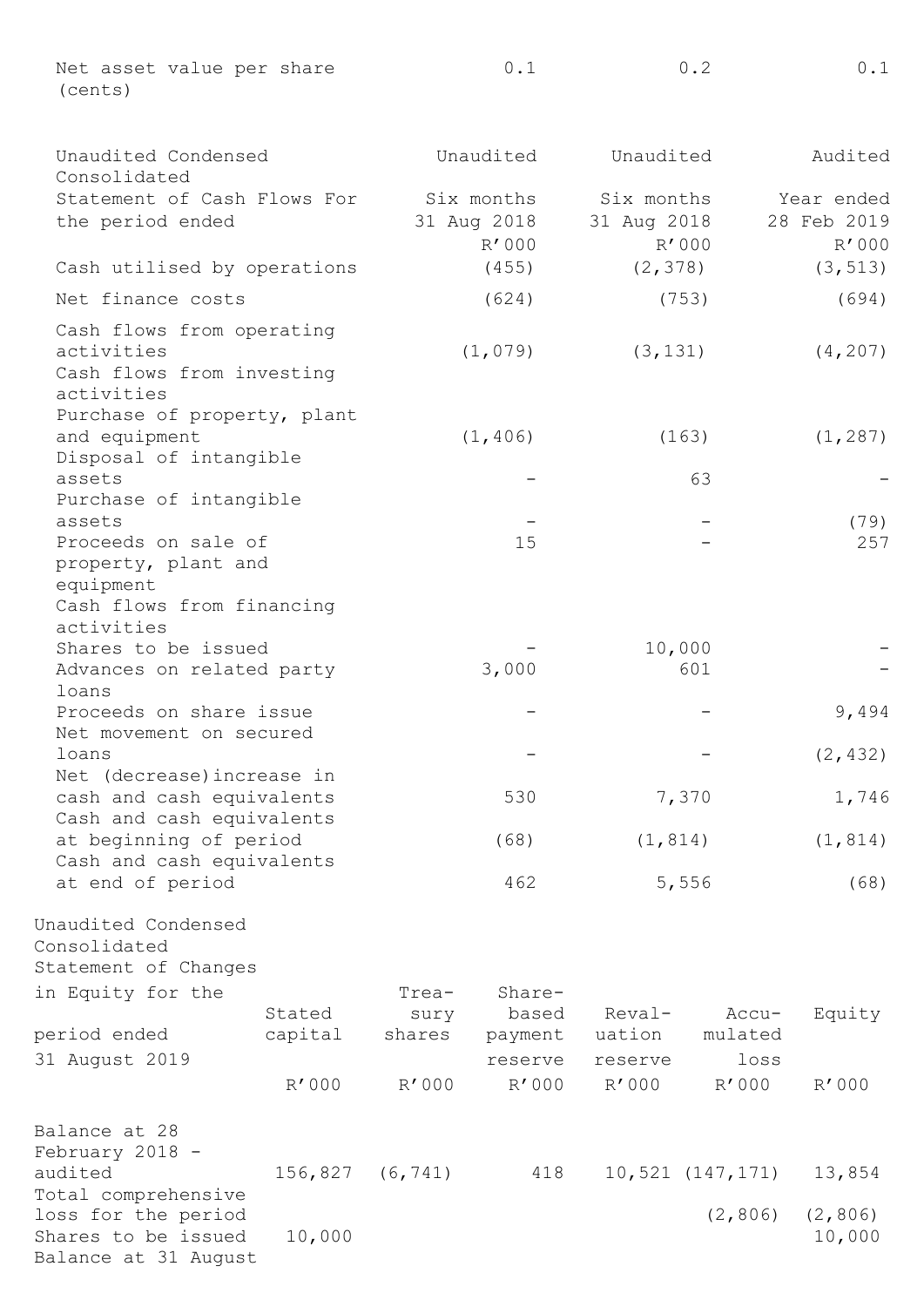| 2018 - unaudited                                                                                              | $166, 827$ $(6, 741)$ |                       | 418       |       | 10,521 (149,977)                 | 21,048          |
|---------------------------------------------------------------------------------------------------------------|-----------------------|-----------------------|-----------|-------|----------------------------------|-----------------|
| Cost of shares<br>issued                                                                                      | (506)                 |                       |           |       |                                  | (506)           |
| Total comprehensive<br>loss for the period<br>Share-based payment                                             |                       |                       |           |       | (2, 596)                         | (2, 596)        |
| reserve                                                                                                       |                       |                       | (205)     |       | 205                              |                 |
| Balance at 28<br>February 2019 -<br>audited                                                                   |                       | $166, 321$ $(6, 741)$ | 213       |       | 10,521 (152,368)                 | 17,946          |
| Total comprehensive<br>loss for the period                                                                    |                       |                       |           |       | $-$ (4,730)                      | (4, 730)        |
| Balance at 31 August<br>2019 - unaudited                                                                      |                       | $166, 321$ $(6, 741)$ | 213       |       | 10,521 (157,098)                 | 13,216          |
| Unaudited Condensed<br>Consolidated Group                                                                     |                       | Foods                 | Solutions |       | Healthcare Services Consolidated |                 |
| Segmental Analysis                                                                                            |                       | R'000                 |           | R'000 | R'000                            | R'000           |
| Business segments<br>for the six months ended 31<br>August 2019 - unaudited<br>Revenue from external sales    |                       | 16,706                |           |       |                                  | 16,706          |
| Revenue from internal sales<br>Segment Profit (Loss)<br>before tax<br>Taxation                                |                       | (3,078)               |           |       | 300<br>(1, 652)                  | 300<br>(4, 730) |
| Loss for the period                                                                                           |                       |                       |           |       |                                  | (4, 730)        |
| for the six months ended 31<br>August 2018 - unaudited                                                        |                       |                       |           |       |                                  |                 |
| Revenue from external sales<br>Revenue from internal sales<br>Segment Profit (Loss)<br>before tax<br>Taxation |                       | 19,430                |           |       | 300                              | 19,430<br>300   |
|                                                                                                               |                       | (1, 744)              |           |       | (1, 062)                         | (2, 806)        |
| Loss for the period                                                                                           |                       |                       |           |       |                                  | (2, 806)        |
| for the year ended 28<br>February 2019 - audited                                                              |                       |                       |           |       |                                  |                 |
| Revenue from external sales<br>Revenue from internal sales<br>Segment Profit (Loss)<br>before tax<br>Taxation |                       | 37,876                |           |       | 600                              | 37,876<br>600   |
|                                                                                                               |                       | (2, 628)              |           |       | (2, 773)                         | (5, 401)        |
| Loss for the year                                                                                             |                       |                       |           |       |                                  | (5, 401)        |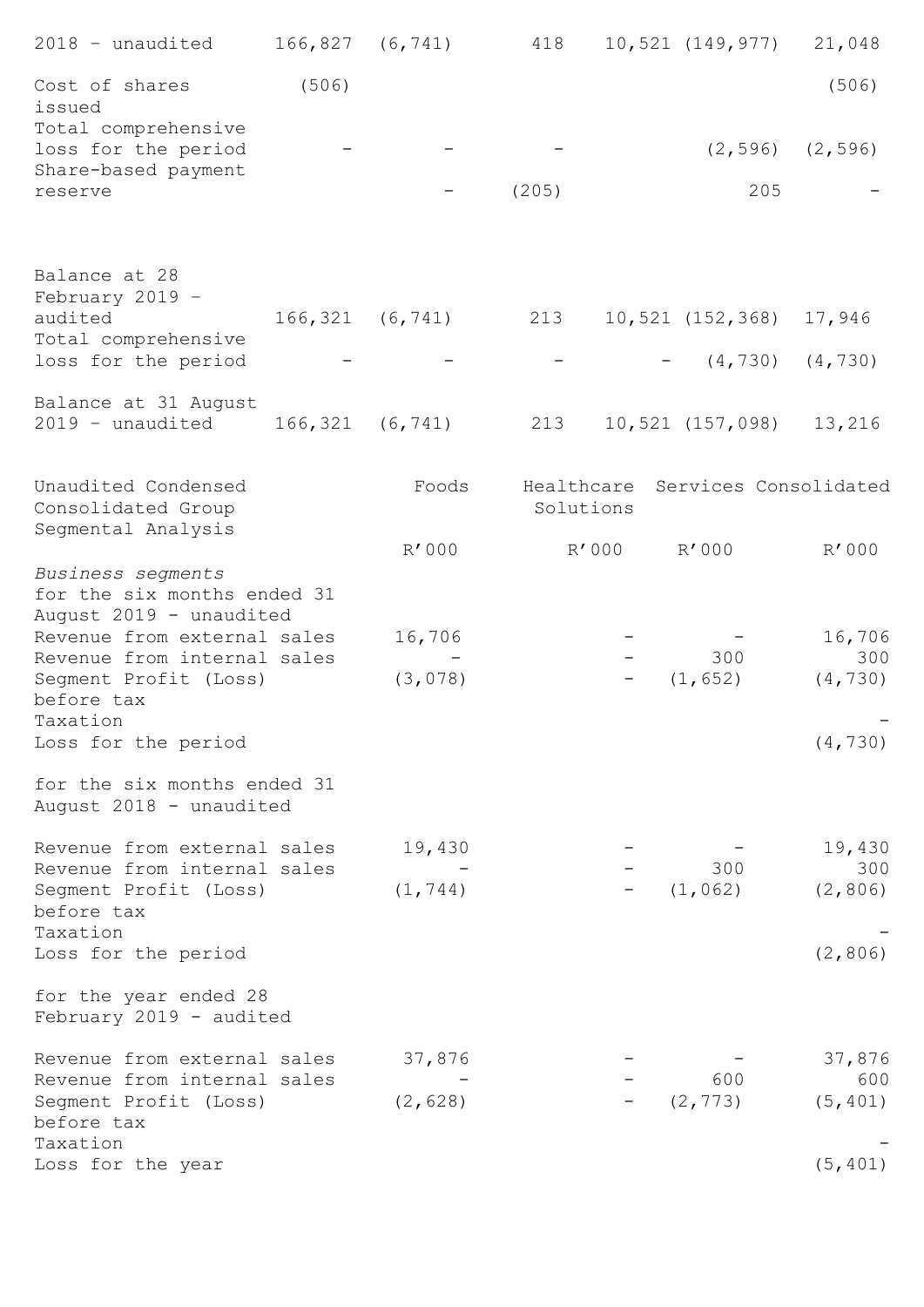#### COMMENTARY

# BASIS OF PRESENTATION

The unaudited and un-reviewed, condensed interim financial results for the period ended 31 August 2019 have been prepared in accordance with International Financial Reporting Standards ("IFRS"), the presentation and disclosure requirements of IAS 34: Interim Financial Reporting, the SAICA Financial Reporting Guides as issued by the Accounting Practices Committee, Financial Reporting Pronouncements as issued by the Financial Reporting Accountants Council, the Listings Requirements of the JSE Limited and the requirements of the Companies Act, No 71 of 2008. The results have been prepared in terms of IFRS on the historical cost basis, except for the measurement of land and buildings and certain financial instruments which are measured at fair value and are consistent, in all material respects, with the accounting policies and methods applied in the previous annual financial statements.

The unaudited and un-reviewed, condensed interim financial results have been prepared under the supervision of the Group Financial Director, Mr RS Etchells.

Neither these unaudited and un-reviewed, condensed interim financial results, nor any reference to future financial performance included in this results announcement, has been audited or reviewed or reported on by the Company's external auditor, Grant Thornton.

#### NATURE OF BUSINESS

For management purposes the Group is organized into two major operating divisions, namely Foods and Services. These divisions are the basis on which the Group reports its primary segment information.

The Group's primary business focus during the period under review was the manufacture and sale of basic staple dry food products to the LSM 3 to 6 market as well as mass feeding schemes and other contract manufacturing activities at its Klerksdorp based facility, Nutritional Foods ("Foods").

## OVERVIEW

The Group continued to struggle with a very low order book in its Food division as a direct result of reduced spending by both retail consumers and government departments. Despite having been awarded contracts to supply both the Department of Health and Basic Education with fortified food products, orders from both of these departments have been considerably down versus forecast during the period under review. In an attempt to off-set this, management have engaged with major brand owners in the breakfast and staple food categories, with a view to securing contract manufacturing off-take agreements. These discussions have started to bear fruit with 2 new off-take agreements having been negotiated during the latter part of the current period under review. It is anticipated that these off-take agreements will have a positive effect on the Foods division trading situation during the second part of the financial year to February 2020.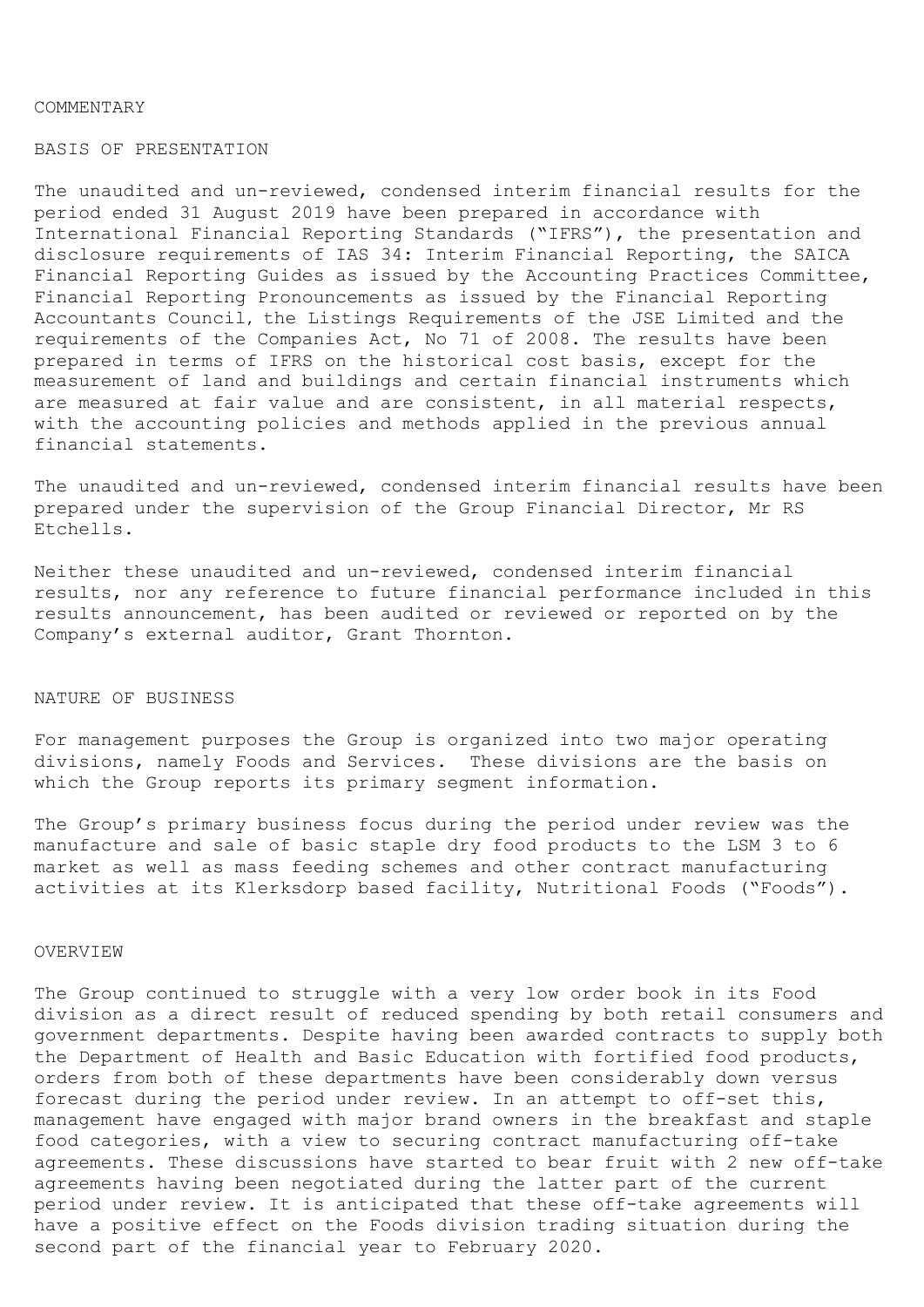#### FINANCIAL HIGHLIGHTS

Group Turnover decreased to R16,706 million compared to R19,430 million in the previous corresponding period. The Headline loss increased by 68,6% for the period under review, to R4,730 million compared to a loss of R2,806 million in the previous corresponding period. As a result of the significant increase in the number of shares in issue both the loss per share and headline loss per share decreased by 54,8% for the period under review, to 0,03 cents compared a loss of 0,08 cents in the previous corresponding period.

### GOING CONCERN

As stated in the overview above the Company has battled with a low order book during the period under review. Consequently, Foods has continued to incur operating losses. These losses continue to place strain on the Company's cash flow position.

Management have engaged with the Company's majority shareholder, who has agreed to support the Group until such time as a workable solution is found. Post the 31<sup>st</sup> of August a medium-term shareholders loan has been negotiated as well as a letter on comfort from the Company's majority shareholder pledging financial support to the Company, giving the Company sufficient funding to cover operating expenditure for the foreseeable future.

Shareholders are advised that the unaudited condensed consolidated interim results for the six months ended 31 August 2019 have been prepared on the going concern basis. This basis presumes that funds will be available to finance future operations and that the realization of assets and settlement of liabilities, contingent obligations and commitments will occur in the ordinary course of business.

CHANGES TO THE GROUP'S BOARD

Mr Anthony Richard Pinfold resigned as a Non-executive director with effect from 30 September 2019.

Mrs Jennifer Ann Etchells resigned as the Company Secretary with effect from 31 October 2019.

Mr Robert Stephen Etchells resigned as the CEO and Financial Director with effect from 31 October 2019.

## DIVIDENDS

No dividends were declared for the six months ended 31 August 2019.

On behalf of the board R.S.Etchells *Chief Executive Officer*

Umhlanga Rocks 14 October 2019